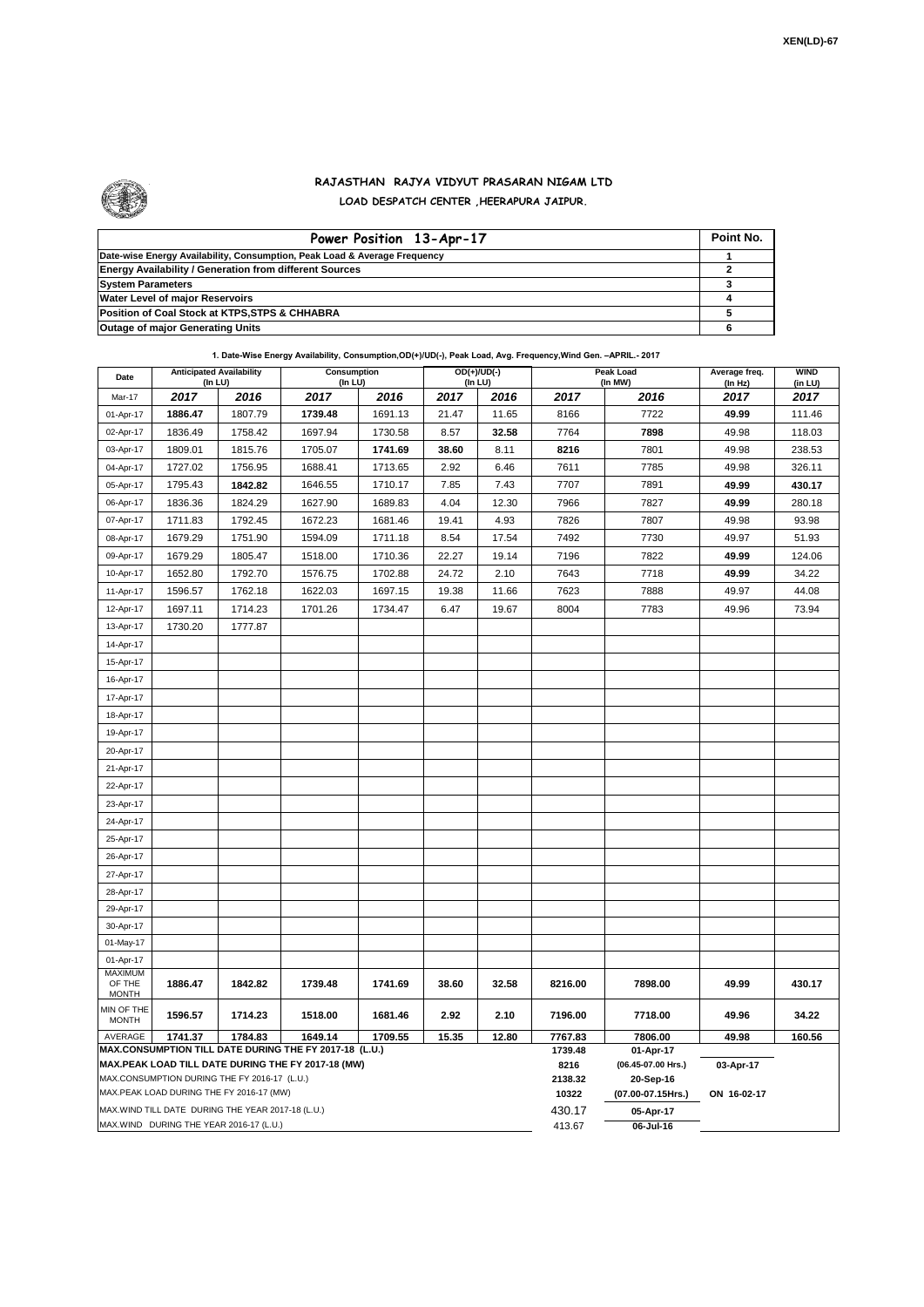| 2. Anticipated Availability/Generation From Different Sources |  |  |  |  |  |  |
|---------------------------------------------------------------|--|--|--|--|--|--|
|---------------------------------------------------------------|--|--|--|--|--|--|

| S.No. | (In LU)<br>Sources Available to Rajasthan / Installed             | Prior                  | <b>Prior</b>  | Actual             |
|-------|-------------------------------------------------------------------|------------------------|---------------|--------------------|
|       | Capacity as on 30.09.2016                                         | assessment of          | assessment of | Energy             |
|       | (In MW)                                                           | <b>Avail. For next</b> | Avail.        | <b>Received</b>    |
|       |                                                                   | Day                    |               |                    |
|       |                                                                   |                        | 12-Apr-17     |                    |
| 1     | KTPS (1240/1240)                                                  | 130.00                 | 88.00         | 81.68              |
| 2     | STPS (1500/1500)                                                  | 55.00                  | 51.00         | 40.17              |
| 3     | DHOLPUR GAS CCPP (330/330)                                        | 0.00                   | 0.00          | 0.00               |
| 4     | RAMGARH (273.5/273.5)                                             | 38.00                  | 38.00         | 45.59              |
| 5     | RAPP-A(200/200)                                                   | 38.00                  | 38.00         | 42.74              |
| 6     | MAHI (140/140)                                                    | 0.00                   | 0.00          | 7.22               |
| 7     | CHAMBAL (RPS+JS) (135.5/271)                                      | 0.00                   | 0.00          | 0.00               |
| 8     | GIRAL LIGNITE (250/250)                                           | 0.00                   | 0.00          | 0.00               |
| 9     | CHHABRA TPS 1000/1000)<br>ADANI (TPS) + KALISINDH (TPS)           | 218.00                 | 218.00        | 289.09             |
| 10    | (1200+1200/1320+1200)                                             | 284.00                 | 284.00        | 249.41             |
| 11    | WIND FARM (3980.40/4119.15)                                       | 65.00                  | 80.00         | 73.94              |
| 12    | SOLAR POWER(737.70/1295.70)                                       | 0.00                   | 0.00          | 3.20               |
| 13    | CAPTIVE POWER PLANTS                                              | 0.00                   | 0.00          | 0.00               |
| 14    | REGIONAL (INTRA STATE) O.A. (VLTPS)                               | 0.00                   | 0.00          | 0.00               |
| 15    | OPEN ACCESS                                                       | $-75.34$               | -64.01        | -64.01             |
| 16    | BIOMASS - (101.95/119.25)                                         | 6.00                   | 5.00          | 5.65               |
| 17    | BARSINGHSAR LTPS(250/250)                                         | 54.00                  | 53.00         | 53.97              |
| 18    | RAJWEST (1080/1080)                                               | 198.00                 | 198.00        | 164.49             |
|       | <b>TOTAL (A): 1-18</b>                                            | 1010.66                | 988.99        | 993.14             |
| 19    | <b>BBMB COMPLEX</b>                                               |                        |               |                    |
|       | a) BHAKRA(230.79/1516.3)                                          | 12.33                  | 12.28         | 12.28              |
|       | b) DEHAR (198/990)                                                | 15.63                  | 15.17         | 17.94              |
|       | c) PONG (231.66/396)                                              | 3.27                   | 3.11          | 3.35               |
|       | TOTAL: a TO c                                                     | 31.22                  | 30.56         | 33.57              |
| 20    | <b>CENTRAL STATIONS</b>                                           |                        |               |                    |
|       | d) SINGRAULI<br>(300/2000)                                        | 79.28                  | 75.30         | 78.20              |
|       | e) RIHAND<br>(310.24/3000)<br>f) UNCHAHAR-I(20/420)               | 90.28                  | 91.12<br>3.23 | 90.70              |
|       | g) UNCHAHAR-II& III(61/630)                                       | 3.86<br>13.57          | 7.23          | 2.89<br>10.10      |
|       | h) INDIRA GANDHI STPS(JHAJHAR) 0.00/1500)                         | 0.19                   | 0.81          | 0.66               |
|       | i) NCTPS DADRI St-II (43.22/980) + DADRI-TH                       | 4.13                   | 7.36          | 6.06               |
|       | i) DADRI GAS (77/830)                                             | 2.67                   | 3.95          | 3.65               |
|       | k) ANTA<br>(83.07/419)                                            | 0.00                   | 0.00          | 0.00               |
|       | I) AURAIYA<br>(61.03/663)                                         | 3.80                   | 3.78          | 3.40               |
|       | m) NAPP<br>(44/440)                                               | 11.58                  | 11.58         | 11.58              |
|       | n) RAPP-B<br>(125/440)                                            | 31.52                  | 31.52         | 31.52              |
|       | o) RAPP-C<br>(88/440)                                             | 11.78                  | 11.78         | 11.78              |
|       | p) SALAL<br>(20.36/690)                                           | 3.13                   | 2.94          | 3.10               |
|       | g) URI<br>(70.37/720)                                             | 17.91                  | 17.91         | 17.91              |
|       | r) TANAKPUR<br>(10.86/94)                                         | 0.26                   | 0.27          | 0.21               |
|       | s) CHAMERA - (105.84/540)                                         | 21.56                  | 14.11         | 14.39              |
|       | t) CHAMERA-II (29.01/300)                                         | 6.65                   | 5.74          | 7.14               |
|       | u) CHAMERA-III (25.21/231)                                        | 5.47                   | 4.95          | 5.34               |
|       | v) DHAULIGANGA (27/280)                                           | 1.65                   | 1.65          | 1.94               |
|       | w) DULHASTI (42.42/390)                                           | 11.05                  | 9.75          | 10.91              |
|       | x) SEWA (13/120)                                                  | 3.92<br>17.88          | 3.92<br>15.40 | 3.92<br>15.20      |
|       | y) NJPC (112.00/1500)+RAMPUR(31.808/412.02)<br>z) TEHRI (75/1000) |                        |               |                    |
|       | aa) KOTESHWR (33.44/400) + PARBATI3 (56.73/520)                   | 4.72<br>5.27           | 4.72<br>4.68  | 4.72<br>8.05       |
|       | ab) TALA                                                          | 0.79                   | 0.79          | 0.79               |
|       | ac) MUNDRA UMPP (380/4000)                                        | 53.76                  | 72.48         | 70.46              |
|       | ad) SASAN (372/3960)                                              | 89.34                  | 89.34         | 87.64              |
|       | ae) FRKKA+KHLGN+TLCHR (70.18/3940)                                | 26.73                  | 28.51         | 12.96              |
|       | af) URS POWER(DADRI TH-I)                                         | 0.00                   | 0.00          | 0.00               |
|       | TOTAL SCHEDULE(a TO af)                                           | 553.98                 | 555.38        | 548.78             |
|       | LOSSES                                                            | $-24.63$               | $-25.03$      | $-25.32$           |
|       | NET SCHEDULED                                                     | 529.35                 | 530.36        | 523.46             |
| 21    | BILATERAL (REG.) EXCL. BANKING                                    | 7.62                   | 7.34          | 8.31               |
| 22    | <b>BANKING</b>                                                    | 0.00                   | 0.00          | 0.00               |
| 23    | BILATERAL(INTER-REG.). EXCLUDING (ISOA &                          | 112.26                 | 104.58        | 111.34             |
|       | <b>BANKING)</b>                                                   |                        |               |                    |
| 24    | INTER STATE OPEN ACCESS (BILATERAL+IEX)                           | 75.34                  | 64.01         | 64.01              |
|       |                                                                   |                        |               |                    |
| 25    | INDIAN ENERGY EXCHANGE                                            | $-5.03$                | $-5.47$       | $-5.47$            |
|       | <b>TOTAL(B): (19 TO 25)</b>                                       | 719.54                 | 708.12        | 701.65             |
|       | TOTAL GENERATION (A +B) : 1 TO 25                                 |                        |               | 1694.79            |
|       | OVER DRAWAL (+)/UNDER DRAWAL (-)                                  |                        |               | 6.47               |
|       | <b>GRAND TOTAL</b>                                                | 1730.20                | 1697.11       | 1701.26<br>1734.47 |
|       | <b>LAST YEAR</b>                                                  | 1777.87                | 1714.23       |                    |